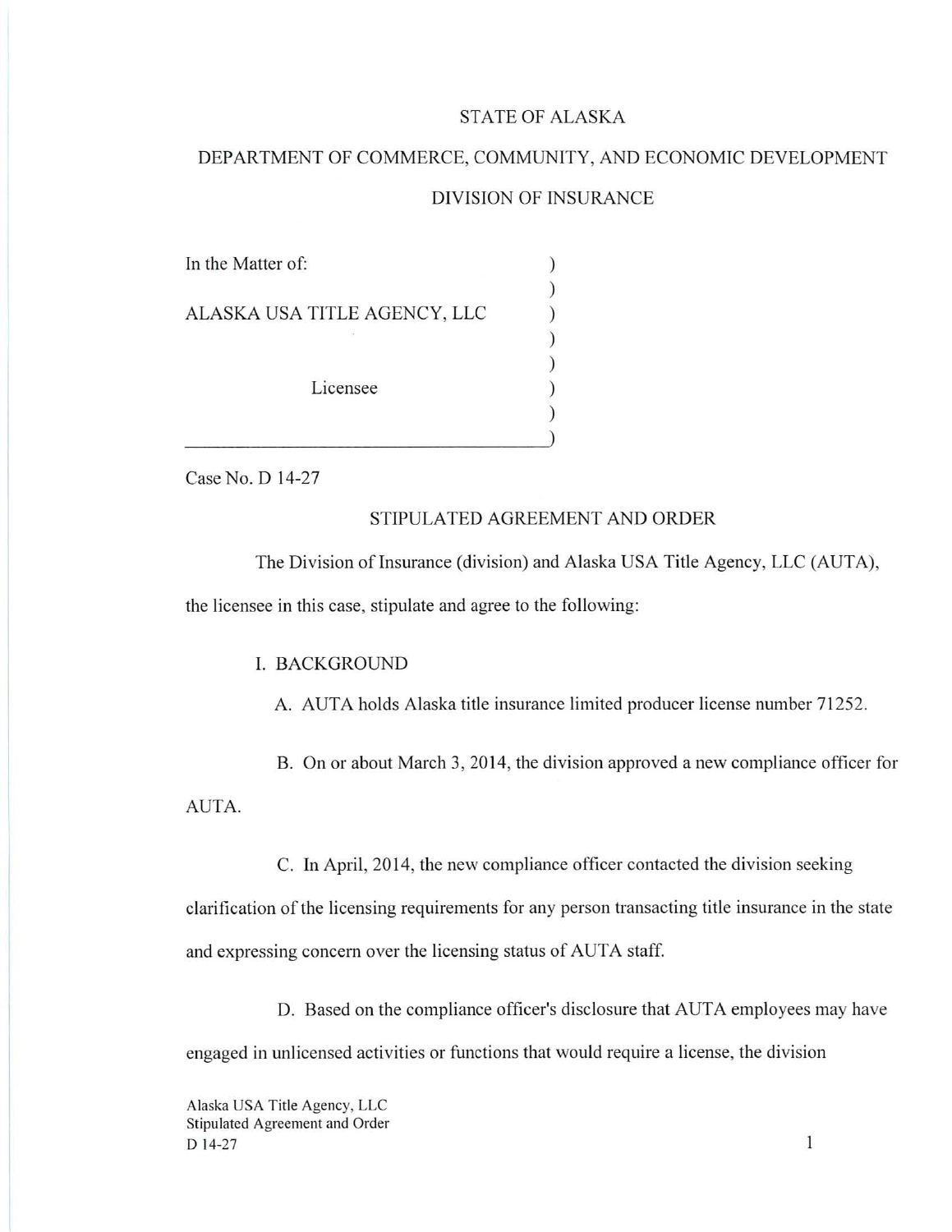requested AUTA to submit a notarized statement indicating what business had been transacted during the questionable time period as well as identify the employees that engaged in activities or functions that would require a license.

E. To determine whether any statutory violations occurred, the division reviewed the files of AUTA and known individuals associated with the firm and requested additional clarification and a new notarized statement. The division also requested a listing of individuals that AUTA had executed an employee contract with under AS 21.27.215 to determine who was authorized to represent AUTA in title transactions.

F. On or about September 17, 2014, the division received an updated notarized statement from AUTA.

G. The division's review of the submitted information revealed that AUTA did not have a designated compliance officer between August 18, 2012 and May 24, 2013.

H. AS  $21.27.020(c)(3)$  requires, as a general qualification for a license, that a firm insurance producer designate one or more compliance officers for the firm.

 $I.$  It is leptographs in poster our product  $\mu$  is a lifed onal. Crachtrix when which we cut it what The President of AUTA  $\rho$  and  $\rho$  is a positive  $\gamma$ .  $\gamma$  and  $\gamma$  and  $\gamma$  and  $\gamma$  is a set of transactions occurred during the period AUTA had no designated compliance officer. These transactions subject AUTA to civil penalties under AS 21.27.440.

#### II. TERMS OF AGREEMENT

Alaska USA Title Agency, LLC Stipulated Agreement and Order  $D$  14-27 2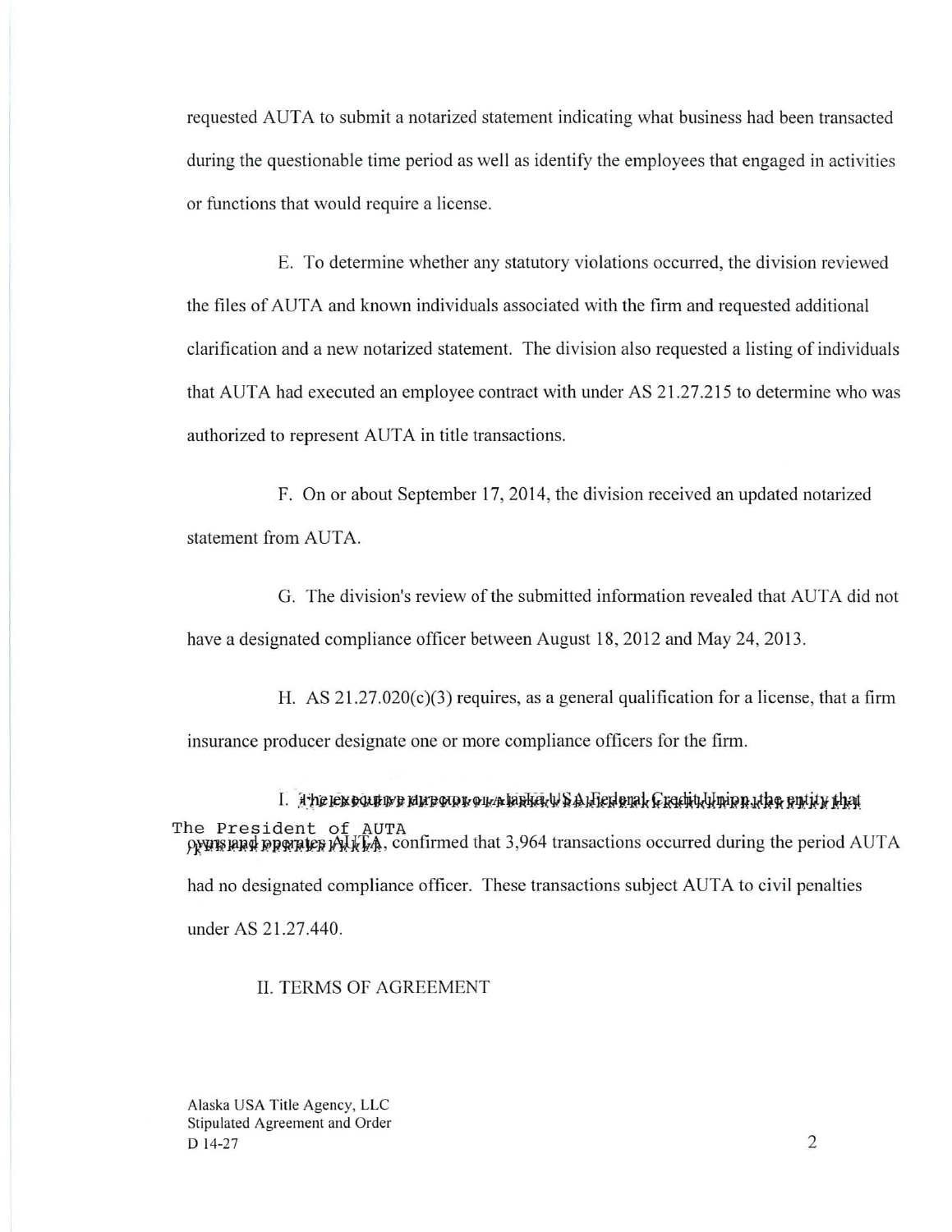1. AUTA agrees to pay a civil penalty under AS 21.27.440 in the amount of \$279,000 for the unlicensed activity that occurred between August 18, 2012 and May 24, 2013, with \$224,000 suspended. The unsuspended penalty of \$55,000.00 is payable within 12 months from the time AUTA has been notified that the director has signed the order adopting this agreement.

2. In the event that AUTA violates Alaska insurance laws during the next two years, the suspended portion of the penalty referenced in paragraph one will be reinstated. AUTA also will be subject to any and all sanctions authorized by the insurance laws including imposition of additional penalties regarding any such violation. Any additional sanctions and penalties will not be imposed on A UT A's past unlicensed activity, which was the subject of the division's investigation and has been fully and finally settled and resolved by this Stipulated Agreement and Order.

3. By signing this agreement, AUTA understands and agrees that any failure to comply with the conditions of this agreement will be grounds to revoke, suspend, or not renew Alaska title insurance limited producer license number 71252.

4. AUTA understands that this agreement is not binding on the parties unless and until the director signs the order adopting this agreement.

 $DATED:  $2\frac{z}{z}$$ 

DIVISION OF INSURANCE

By Junda Brut

Pro gram Coord inator inda Brunette

ALASKA USA TITLE AGENCY, LLC

DATED: 12/19/14

Alaska USA Title Agency, LLC Stipulated Agreement and Order D 14-27